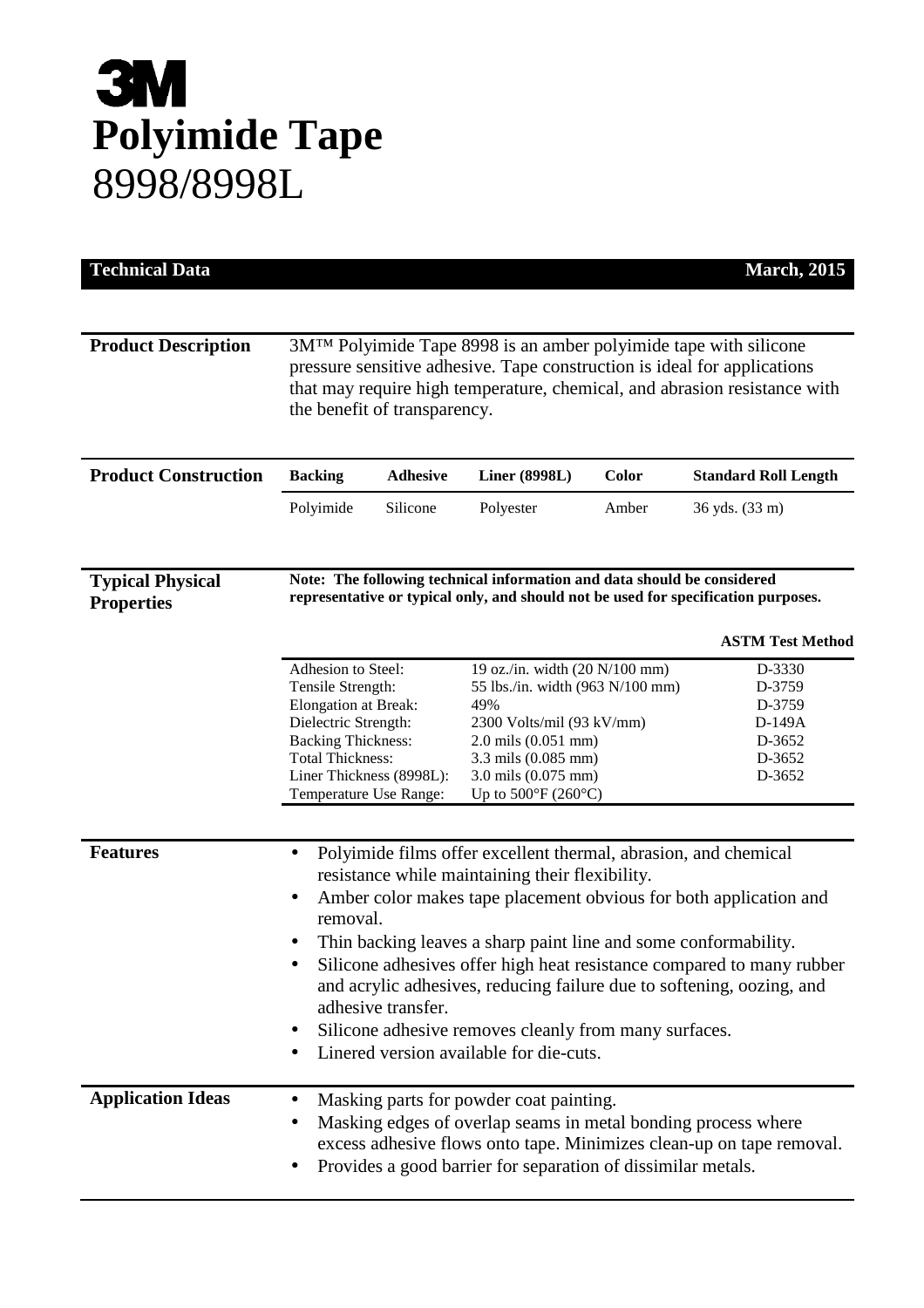| <b>Storage</b>                                        | Store under normal conditions of $60^{\circ}$ to $80^{\circ}$ F (16 <sup>°</sup> to 27 <sup>°</sup> C) and 40 to 60%<br>relative humidity in the original packaging material.                                                                                                                                                                                                                                                                                                                                                                                                                                                                                                                                                 |
|-------------------------------------------------------|-------------------------------------------------------------------------------------------------------------------------------------------------------------------------------------------------------------------------------------------------------------------------------------------------------------------------------------------------------------------------------------------------------------------------------------------------------------------------------------------------------------------------------------------------------------------------------------------------------------------------------------------------------------------------------------------------------------------------------|
| <b>Shelf Life</b>                                     | To obtain best performance, use this product within 24 months from date<br>of manufacture.                                                                                                                                                                                                                                                                                                                                                                                                                                                                                                                                                                                                                                    |
| <b>Technical Information</b>                          | The technical information, recommendations and other statements contained in this document are<br>based upon tests or experience that 3M believes are reliable, but the accuracy or completeness of<br>such information is not guaranteed.                                                                                                                                                                                                                                                                                                                                                                                                                                                                                    |
| <b>Product Use</b>                                    | Many factors beyond 3M's control and uniquely within user's knowledge and control can affect the<br>use and performance of a 3M product in a particular application. Given the variety of factors that can<br>affect the use and performance of a 3M product, user is solely responsible for evaluating the 3M<br>product and determining whether it is fit for a particular purpose and suitable for user's method or<br>application.                                                                                                                                                                                                                                                                                        |
| Warranty,<br><b>Limited Remedy,</b><br>and Disclaimer | Unless an additional warranty is specifically stated on the applicable 3M product packaging or<br>product literature, 3M warrants that each 3M product meets the applicable 3M product specification<br>at the time 3M ships the product. 3M MAKES NO OTHER WARRANTIES OR CONDITIONS,<br>EXPRESS OR IMPLIED, INCLUDING, BUT NOT LIMITED TO, ANY IMPLIED WARRANTY OR<br>CONDITION OF MERCHANTABILITY OR FITNESS FOR A PARTICULAR PURPOS OR ANY<br>IMPLIED WARRANTY OR CONDITION ARISING OUT OF A COURSE OF DEALING, CUSTOM OR<br>USAGE OF TRADE. If the 3M product does not conform to this warranty, then the sole and exclusive<br>remedy is, at 3M's option, replacement of the 3M product or refund of the purchase price. |
| <b>Limitation of Liability</b>                        | Except where prohibited by law, 3M will not be liable for any loss or damage arising from the 3M<br>product, whether direct, indirect, special, incidental or consequential, regardless of the legal theory<br>asserted, including warranty, contract, negligence or strict liability.<br><b>ISO 9002</b>                                                                                                                                                                                                                                                                                                                                                                                                                     |

This Industrial Adhesives and Tapes Division product was manufactured under a quality system registered to ISO 9001:2000 standards.



**Industrial Business Industrial Adhesives and Tapes Division**  3M Center, Building 220-3S-06 St. Paul, MN 55144-1000 *Recycled Paper* 3M is a trademark of 3M Company. 800-362-3550 **·** 577-369-2923 (Fax) *40% pre-consumer* Printed in U.S.A.